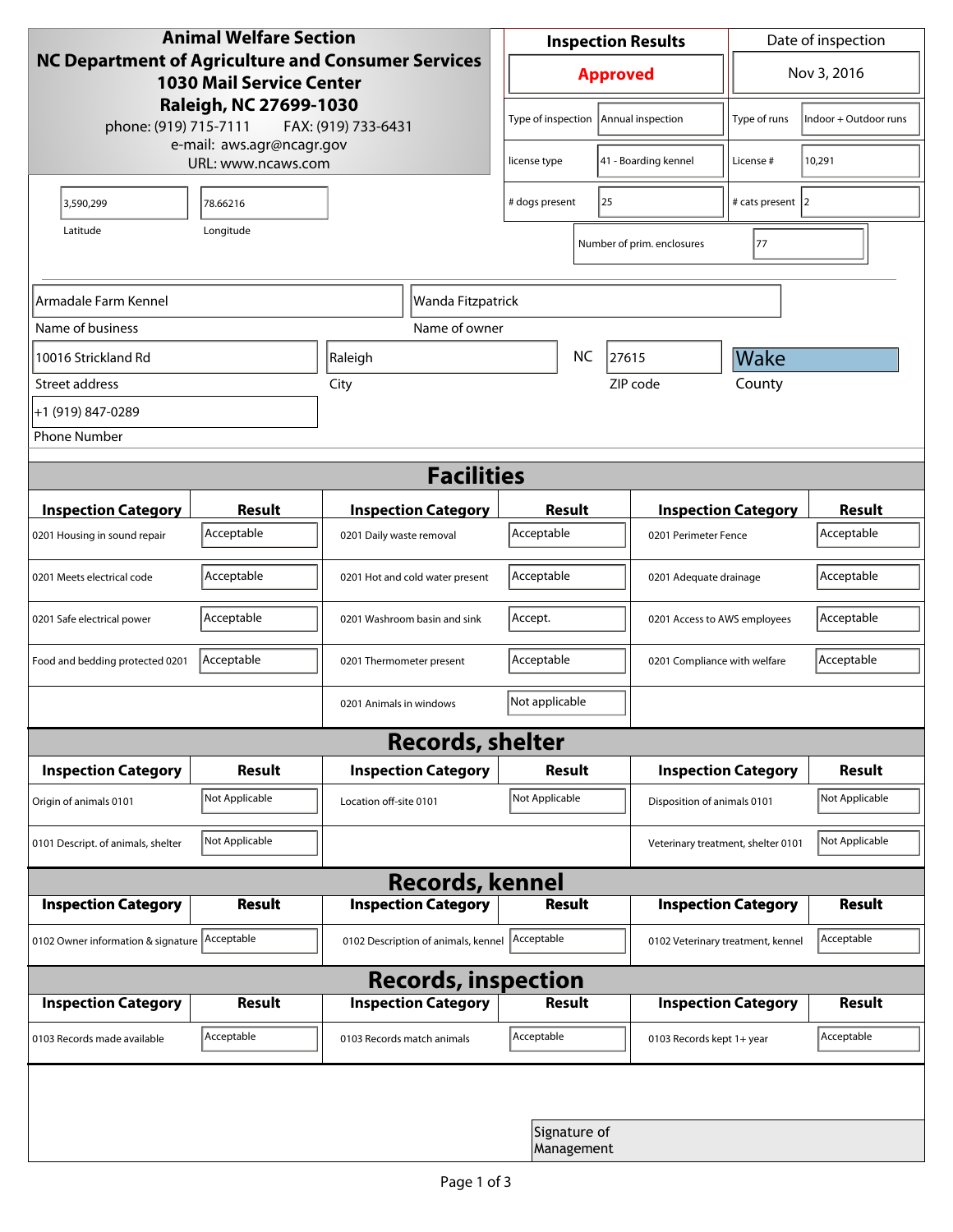| <b>Animal Welfare Section, NCDA&amp;CS</b> |                |                                                             | <b>Inspection Results</b>  |                                     | Date of inspection         |                |  |  |  |
|--------------------------------------------|----------------|-------------------------------------------------------------|----------------------------|-------------------------------------|----------------------------|----------------|--|--|--|
| Inspection Report, continued               |                |                                                             | <b>Approved</b>            |                                     | Nov 3, 2016                |                |  |  |  |
|                                            |                |                                                             |                            |                                     |                            | <b>NC</b>      |  |  |  |
| Armadale Farm Kennel                       |                | Wanda Fitzpatrick                                           |                            | Raleigh                             |                            |                |  |  |  |
| <b>Indoor facilities</b>                   |                |                                                             |                            |                                     |                            |                |  |  |  |
| <b>Inspection Category</b>                 | Result         | <b>Inspection Category</b>                                  | Result                     | <b>Inspection Category</b>          |                            | Result         |  |  |  |
| 0202 Ambient temperature, indoor           | Acceptable     | 0202 Ventilation, indoor                                    | Acceptable                 | Acceptable<br>0202 Lighting, indoor |                            |                |  |  |  |
| 0202 Imperv./Sanitary surf., indoor        | Acceptable     | 0202 Drainage, indoor                                       | Acceptable                 |                                     |                            |                |  |  |  |
|                                            |                | <b>Outdoor facilities</b>                                   |                            |                                     |                            |                |  |  |  |
| <b>Inspection Category</b>                 | Result         | <b>Inspection Category</b>                                  | Result                     | <b>Inspection Category</b>          |                            | Result         |  |  |  |
| 0203 Impervious surfaces, outdoor          | Not Acceptable | 0203 Housing, 1 per animal                                  | Acceptable                 | 0203 Protection from elements       |                            | Acceptable     |  |  |  |
| 0203 Owner advised, outdoor                | Acceptable     | 0203 Drainage, outdoor                                      | Acceptable                 |                                     |                            |                |  |  |  |
|                                            |                | <b>Primary enclosures</b>                                   |                            |                                     |                            |                |  |  |  |
| <b>Inspection Category</b>                 | Result         | <b>Inspection Category</b>                                  | Result                     |                                     | <b>Inspection Category</b> | Result         |  |  |  |
| 0204 Drainage prev. cross contam.          | Acceptable     | 0204 Fence height >= 5 feet                                 | Acceptable                 | 0204 1:10 ratio, person: human      |                            | Acceptable     |  |  |  |
| 0204 Surf. impervious to moisture          | Acceptable     | 0204 Enclosure is escape proof                              | Acceptable                 | 0204 Cats, $>=$ 4 sq. ft. / adult   |                            | Acceptable     |  |  |  |
| 0204 Prevent contact with wood             | Acceptable     | 0204 Solid resting surface                                  | Acceptable                 | 0204 Cats, $<= 12$ / enclosure      |                            | Not Applicable |  |  |  |
| 0204 Enclosures in sound repair            | Not Acceptable | 0204 Cats, raised resting surface                           | Acceptable                 | 0204 Cats, 1 litter pan / 3 adults  |                            | Acceptable     |  |  |  |
| 0204 Size of enclosure                     | Acceptable     | 0204 Dogs, supervision if > 4                               | Acceptable                 |                                     |                            |                |  |  |  |
|                                            |                | <b>Feeding</b>                                              |                            |                                     |                            |                |  |  |  |
| <b>Inspection Category</b>                 | <b>Result</b>  | <b>Inspection Category</b>                                  | <b>Result</b>              |                                     | <b>Inspection Category</b> | <b>Result</b>  |  |  |  |
| 0205 Feeding, 1x / day, adult              | Acceptable     | 0205 Feeding, 1 bowl / adult                                | Acceptable                 | 0205 Feeding, commercial food       |                            | Acceptable     |  |  |  |
| 0205 Feeding, bowl in good repair          | Acceptable     | 0205 Feeding, quality food                                  | Acceptable                 | 0205 Feeding, bowl is protected     |                            | Acceptable     |  |  |  |
| 0205 Feeding, 2x / day, young              | Acceptable     |                                                             |                            |                                     |                            |                |  |  |  |
|                                            |                | <b>Watering</b>                                             |                            |                                     |                            |                |  |  |  |
| <b>Inspection Category</b>                 | <b>Result</b>  | <b>Inspection Category</b>                                  | <b>Result</b>              |                                     |                            |                |  |  |  |
| 0206 Watering, continuous access           | Acceptable     | 0206 Watering, bowl in good repair                          | Acceptable                 |                                     |                            |                |  |  |  |
|                                            |                | <b>Sanitation/Employees/Classification &amp; Separation</b> |                            |                                     |                            |                |  |  |  |
| <b>Inspection Category</b>                 | <b>Result</b>  | <b>Inspection Category</b>                                  | Result                     |                                     | <b>Inspection Category</b> | <b>Result</b>  |  |  |  |
| 0207 Waste removal 2x / day                | Acceptable     | 0207 Grounds overgrown                                      | Acceptable                 | 0207 Young given social interact.   |                            | Not Applicable |  |  |  |
| 0207 Animals removed while clean           | Acceptable     | 0207 Pest Control                                           | Acceptable                 | 0207 Species separated              |                            | Acceptable     |  |  |  |
|                                            |                |                                                             | Signature of<br>Management |                                     |                            |                |  |  |  |